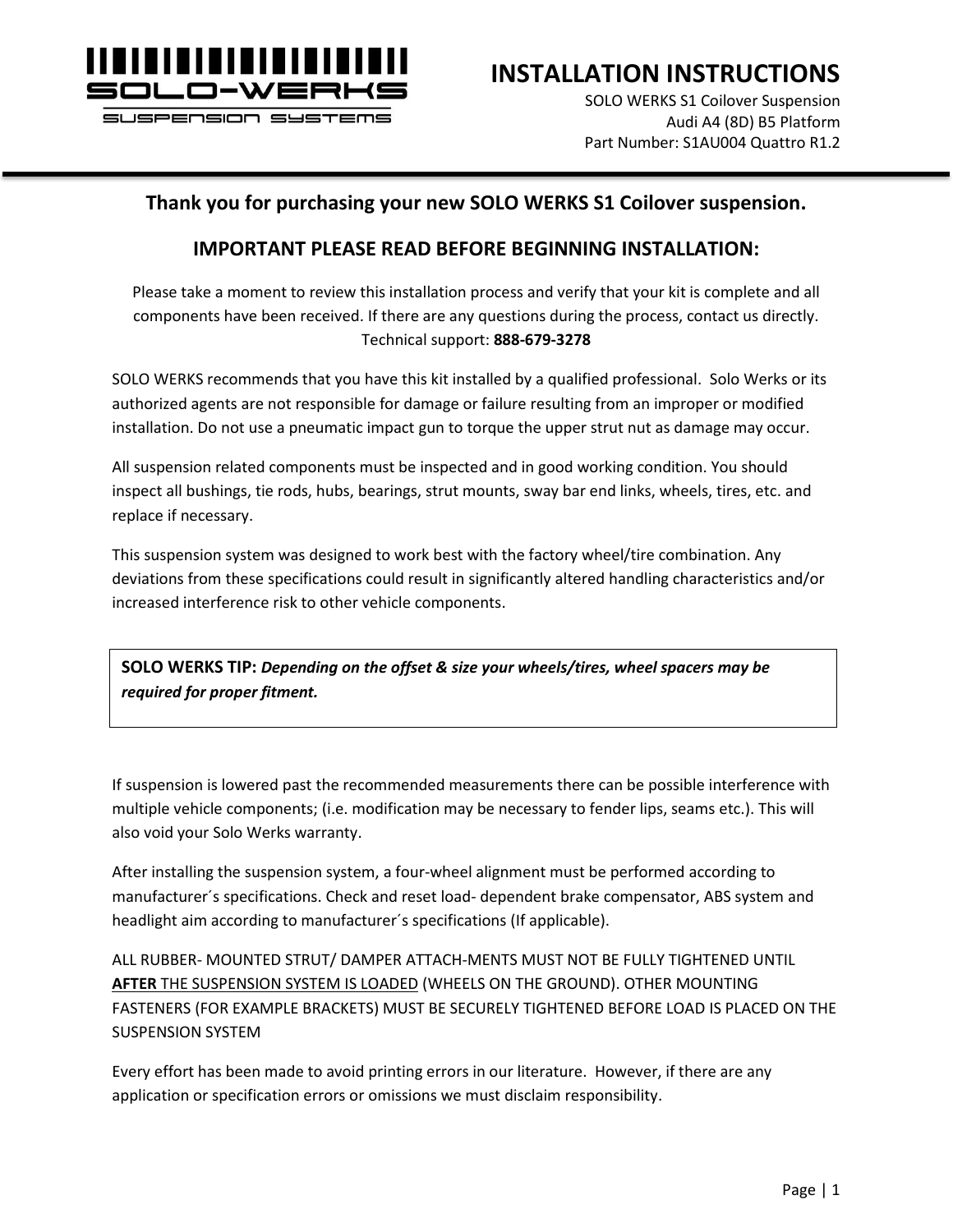

#### SUSPENSION SYSTEMS

# **INSTALLATION INSTRUCTIONS**

SOLO WERKS S1 Coilover Suspension Audi A4 (8D) B5 Platform Part Number: S1AU004 Quattro R1.2

#### **Original Suspension Removal- Front:**

- 1. Due to the age of this platform, soaking all associated attaching bolts in penetrating oil prior to disassembly can aid in removal of hardware.
- 2. Support Lower Control Arm/Spindle with floor jack
- 3. Remove any lines, hoses, headlight sensors, etc. from original suspension strut mounts
- 4. Remove OEM sway bar endlink from lower control arm. (**Not** absolutely necessary but can aid in creating more space for removal of strut housing)
- 5. Disconnect the steering tie rod end from steering knuckle (**Not** absolutely necessary but can aid in creating more space for removal of strut housing)
- 6. Remove the pinch bolt to disconnect both upper control arms from steering knuckle
- 7. Remove two upper strut mount bolts that attach strut to the chassis. Access to these require removal of two plastic plugs in cowl.
- 8. Remove Lower strut bolt/nut (18mm) from lower control arm
- 9. While pushing down on the suspension you will now be able to remove the OEM strut as an assembly (strut housing, spring, upper strut mount, upper control arms)
- 10. Precautionary measures can be taken by applying masking tape to the painted surface of your fender to avoid scratches during removal.

**NOTE:** If you are using your existing upper strut mount, control arms (Fig 1 #2&3) you must remove these items from the strut assembly. These items are under extreme pressure from the front spring and must be removed using an appropriate spring compressor to relieve the pressure. Follow the directions given by the manufacturer of the Spring Compressor to safely remove the spring and disassemble the Strut Assembly.

**SOLO WERKS TIP:** *OEM suspension components such as strut mounts bearings, control arms, etc. are a consumable/wear item and are a known fail point on this chassis. Solo Werks recommends using new mounts with new OEM Bearings and leaving your original suspension as an assembly. These parts are available from your Solo Werks Dealer or your local VW/Audi parts dealer.*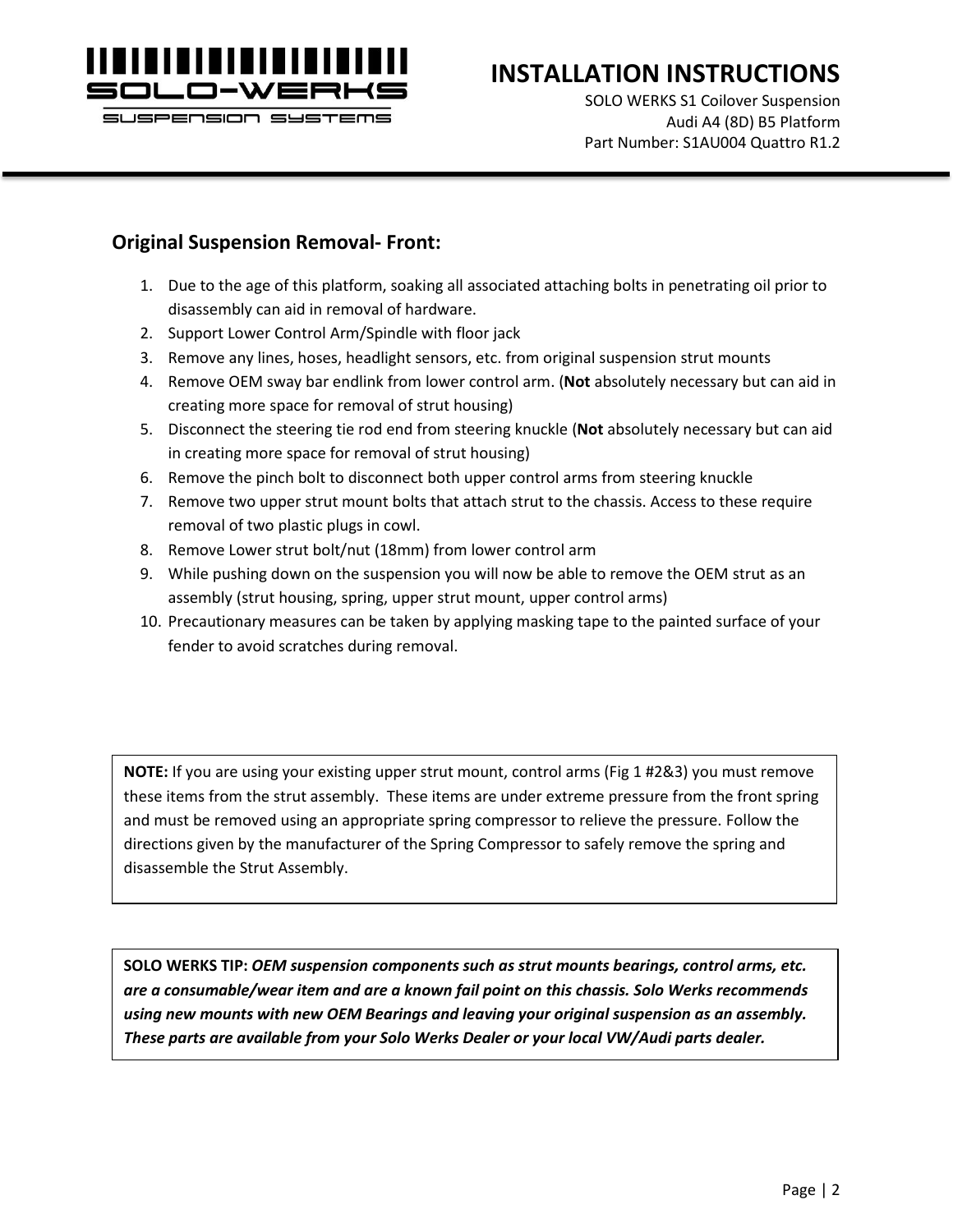

SOLO WERKS S1 Coilover Suspension Audi A4 (8D) B5 Platform Part Number: S1AU004 Quattro R1.2



#### **Solo Werks Coilover Pre-Assembly – Priming the Dampers**

**SOLO WERKS TIP:** *As the suspension is shipped and stored in a horizontal position, it is advisable*  to exercise or Prime the shock absorber before you install them to ensure that the internal *contents are in the correct chambers. Therefore, we advise that before you assemble the front coilover shock absorber, take a moment to purge the shock absorber.* 

*To do this, one side at a time remove the following from one of the front Coilover Assemblies (if equipped):*

- *Two Upper fasteners (lock nut and securing nut)*
- *Upper Spring Perch*
- *Main Spring*
- *Spring Isolator*
- *Helper Spring*

*You will then be left with the coilover strut with the bumpstop and vent disc on the shaft. Pull the bumpstop up to the top of the chrome shock shaft, just before the threaded portion.* 

*With the shock upright (as it would be installed in the vehicle) compress the shock shaft until the bump stop touches the shock housing, and then pull to extend the shock shaft back to full extension.*

 *Repeat 3-5 time minimums. You will notice the shock forces getting progressively harder each time. Once they feel consistent each way, you are ready to install.*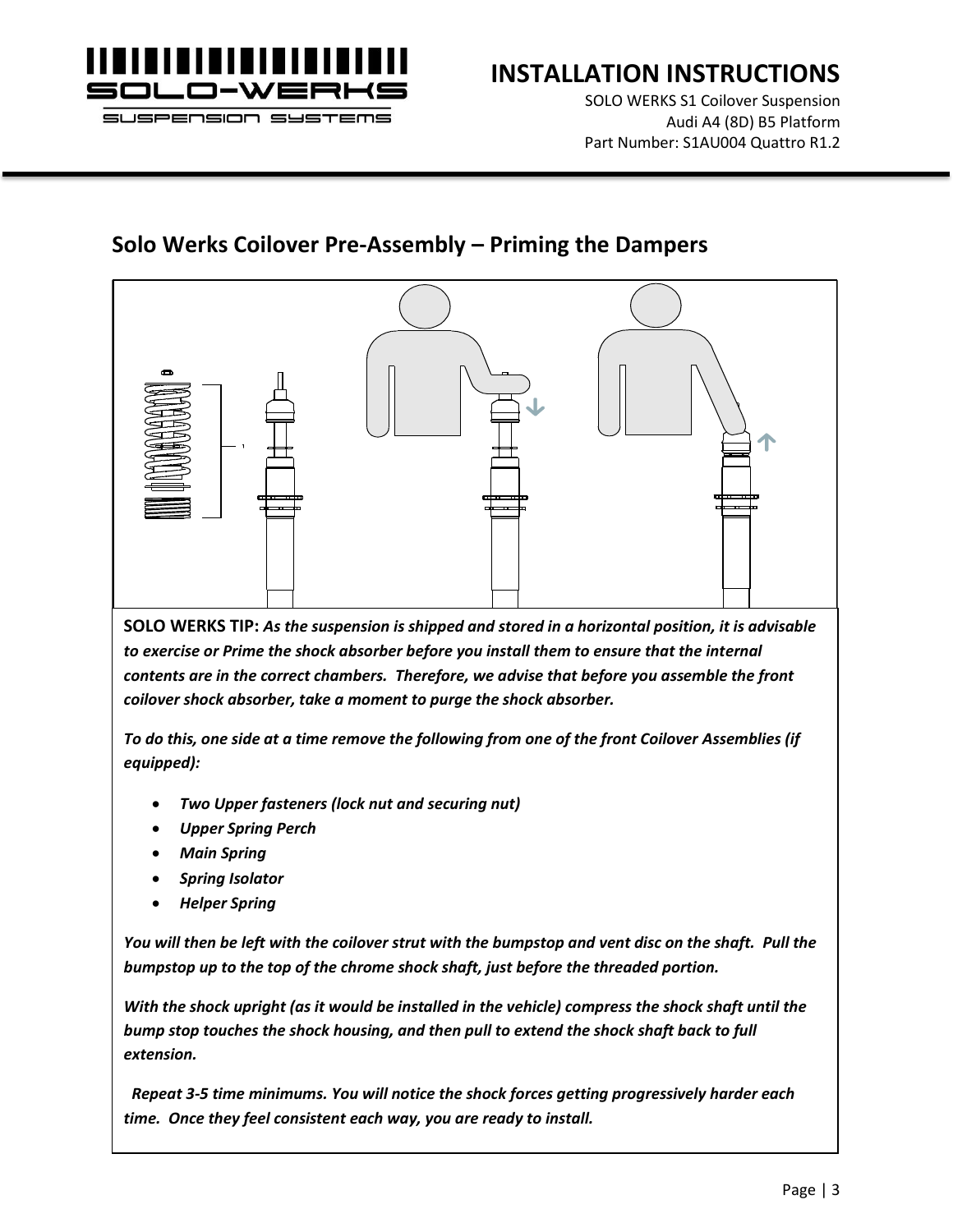

æ

SOLO WERKS S1 Coilover Suspension Audi A4 (8D) B5 Platform Part Number: S1AU004 Quattro R1.2

 $\mathbf{1}$ 

# **Fig. 1 Front**

**Description** 

Vent Disc

Lock Ring

Top Nut Nyloc

Oem Upper Mount

Lower Spring Perch

Lower Strut mount

**Spring Assembly Main Spring** 

**Spring Isolator Helper Spring** 

#  $\mathbf{1}$ 

 $\overline{2}$ 

 $\overline{3}$  $\overline{4}$ 

5

6

 $\overline{7}$ 

 $\overline{8}$  $\overline{9}$ 



800030

8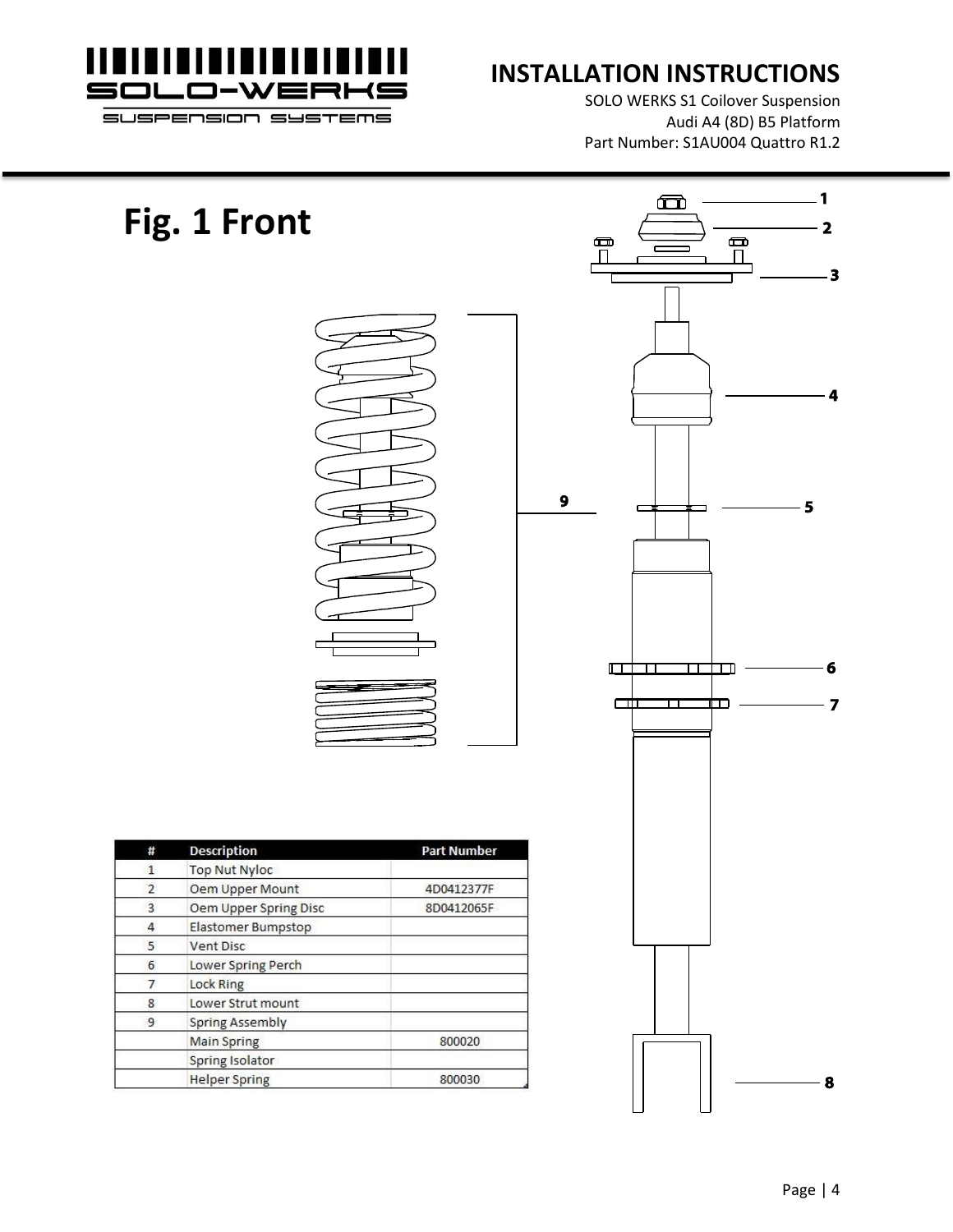

SOLO WERKS S1 Coilover Suspension Audi A4 (8D) B5 Platform Part Number: S1AU004 Quattro R1.2

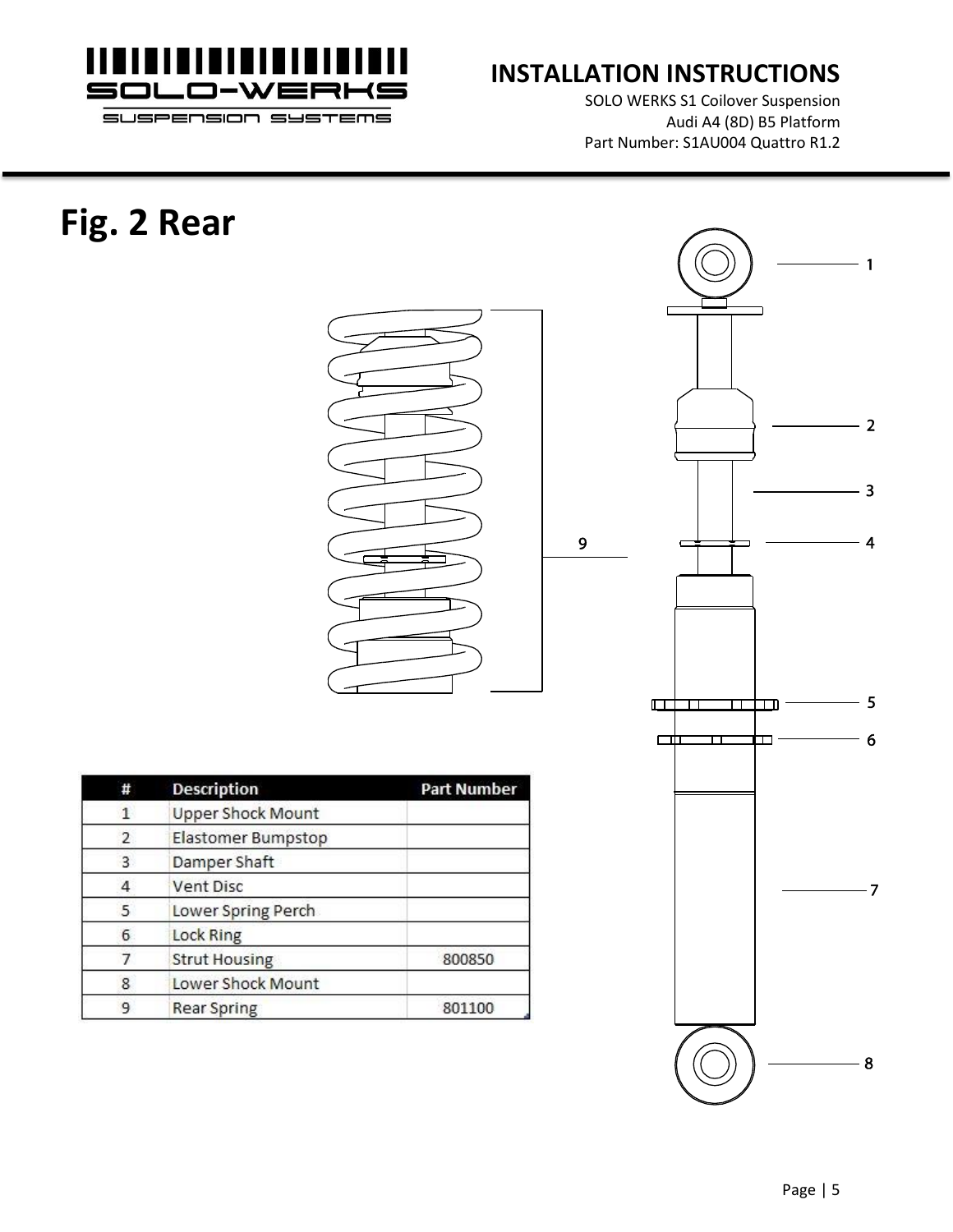

SOLO WERKS S1 Coilover Suspension Audi A4 (8D) B5 Platform Part Number: S1AU004 Quattro R1.2

**Solo Werks Coilover Assembly and Installation – Front:**

*Work in the OEM Upper Bearings - Rotate the bearing a few times to break it in a. We have found that brand new or even existing bearings can get stuck as they have a very limited rotation when installed*

- *b. If they are stuck or too hard to move, they will not allow the assembly to rotate as it should and will create a spring bind that will produce a "boing" or "clang" sound of the springs recoiling*
- 1. Assemble the coilover assembly with the OEM Strut Mount using the provided hardware as in the diagram Fig.1 making sure the upper spring pad is clocked correctly on the spring.
	- a. Top nut should be torqued to 44 ft.-lbs. (Fig. 1 #1)
	- b. Once assembled, we recommend starting the main perch at 25mm (1") of thread remaining below the main perch/spring seat using the included spanner wrench – actual vehicle height will be set later in the process. (Fig.1 # 5&6)

**NOTE**: Use of an anti-corrosion spray such as the Boeshield T-9 on the threads & main perch/spring seat at this point (Fig.1 # 5&6) can make the adjustment process much easier and will add an extra layer of protection. Boeshield T-9 is available from your Solo Werks dealer.

- 2. Insert strut assembly into vehicle
	- a. Reinstall the two upper strut mount bolts but do not tighten at this time.
- 3. NOTE: Before proceeding with the next step, inspect the lower control arm is clean and free of debris (rust/dirt etc. (Fig.1 #8) before installation of the new strut assembly.
- 4. Raise suspension and reinstall bottom strut mount bolt into lower control arm
	- a. Do not torque at this time (Fig.1 #8)
- 5. Reinstall both upper control arms into steering knuckle
- 6. Reinstall the tie rod end into steering arm
- 7. Reinstall the sway bar endlink to lower control arm and torque to 30 ft.-lbs.
- 8. Reconnect any lines/hoses or headlight sensors
- 9. Once vehicle is placed back on the ground under its own weight, Torque upper strut mount bolts to 50 ft-lbs and bottom strut bolt to 66 ft-lbs.
- 10. Make sure all attaching bolts are torqued properly.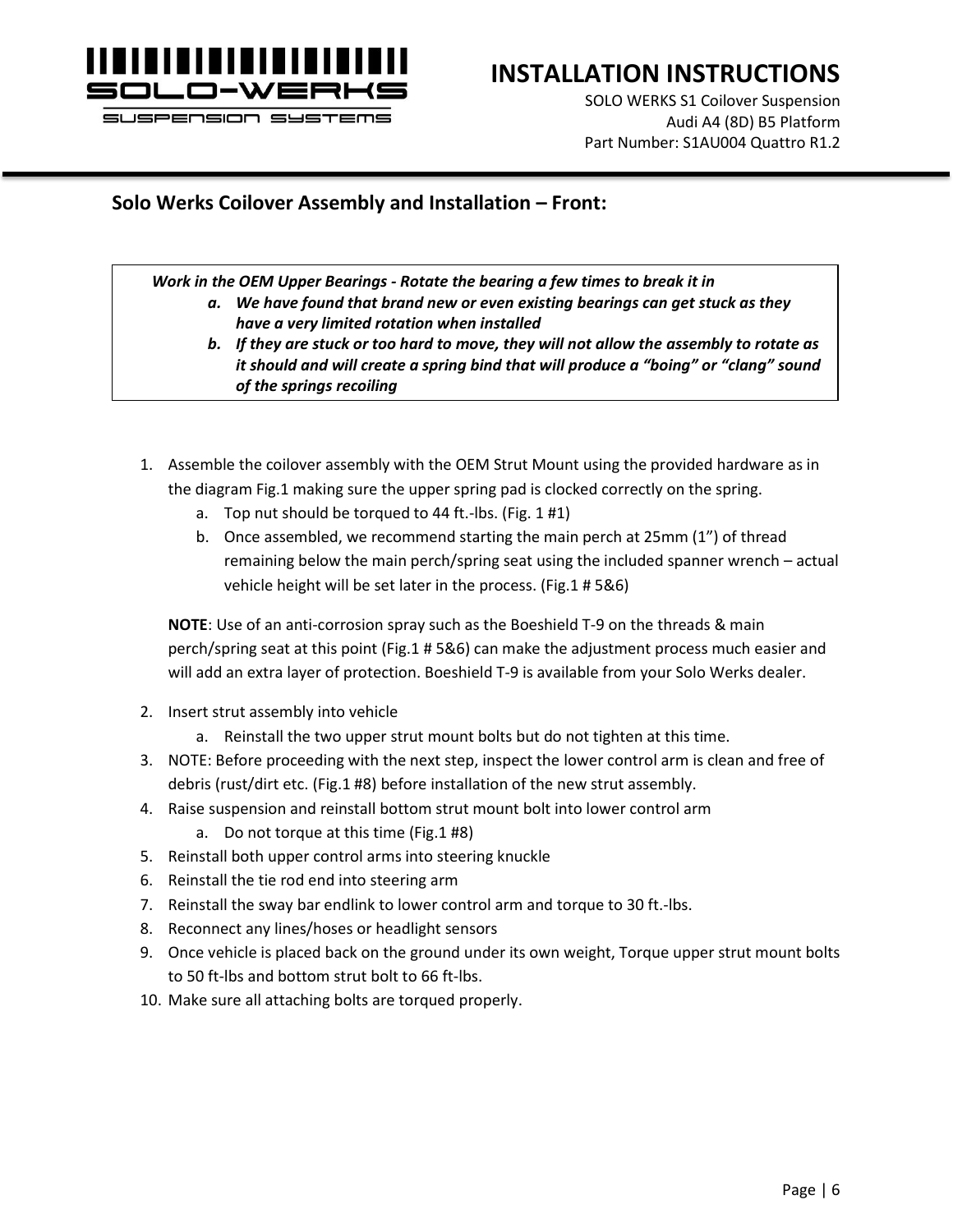

SOLO WERKS S1 Coilover Suspension Audi A4 (8D) B5 Platform Part Number: S1AU004 Quattro R1.2

#### **Original Suspension Removal- Rear:**

- 1. While Supporting lower trailing arm in the compressed position (loaded as if it is on the ground)
- 2. Remove the lower shock bolt (19mm) that attaches the shock to the control arm. (Fig.2 #8)
	- a. It may be necessary to move the parking brake cable for added access.
- 3. Remove the upper control arm bolt (19mm) that attaches the control arm to the spindle.
	- a. **BE AWARE:** The control arm is under a fair amount of pressure, expect it to pop up once the bolt is removed.
- 4. Remove the four bolts (17mm) attaching the upper shock housing to the chassis.
	- a. Make note of orientation of OEM parts to be reinstalled later.
- 5. Disconnect sway bar endlink from lower control arm
- 6. Remove the shock as an assembly by pushing the bottom of the shock inboard and pulling the top of the shock out first.
- 7. Take care as space is tight and accidental damage could occur if the upper shock housing comes into contact with the fender.
	- a. Precautionary measures can be taken by applying masking tape to the painted surface of your fender to avoid scratches during removal.
- 8. Use of a properly rated spring compressor is recommended at this point.
- 9. Remove the upper shock bolt that attaches the shock to the housing.
- 10. Remove original shock.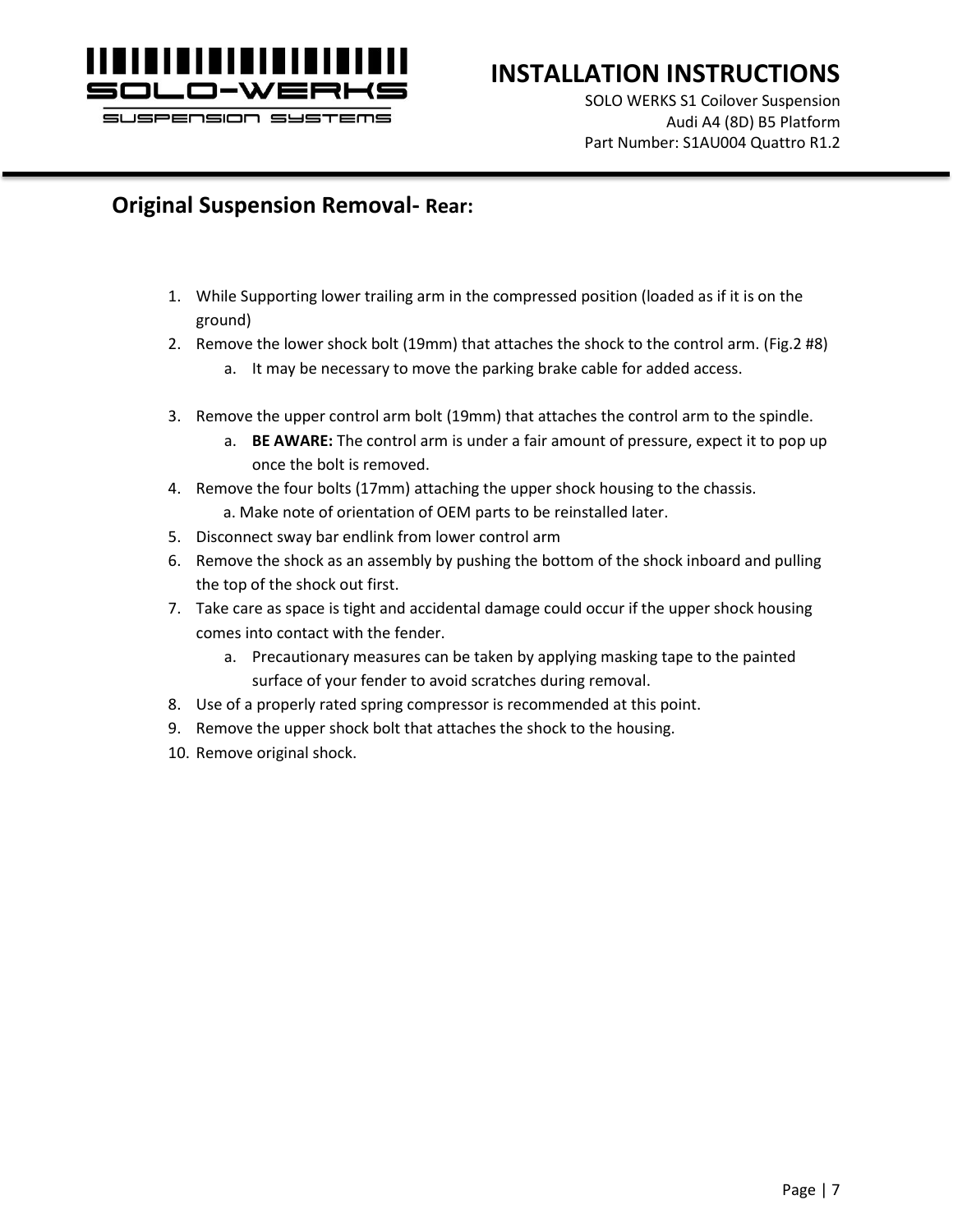

SOLO WERKS S1 Coilover Suspension Audi A4 (8D) B5 Platform Part Number: S1AU004 Quattro R1.2

#### **Solo Werks Coilover Assembly and Installation – Rear:**

**SOLO WORKS TIP:** *Just like the front struts, it is advisable to Prime the rear shocks as well. To purge the rear shocks: Refer to procedure on page 3.*

In the vertical position (as it would be installed in the vehicle):

- 1. Extend the shock rod to its full extent
- 2. Compress until 1" of the chrome shock rod is visible outside of the shock housing
- 3. Repeat 3-5 times or until the strokes feel consistent.

#### **Solo Werks Coilover Assembly and Installation - Rear**

Remove the upper factory spring pads from the housing and ensure that the area is clean and free of any dirt or debris.

- 1. Reinstall upper OEM spring pad on top of the Solo-Werks spring making sure the pad is clocked properly to the spring.
- 2. Reinstall the upper shock bolt attaching the new Solo-Werks shock to the oem upper shock housing.
- 3. Carefully reinsert the shock assembly into position and attach the four (17mm) bolts and secure the shock housing to the chassis.
- 4. Re install the lower shock bolt (19mm) through the opening in the lower control arm.
	- a. Do not torque lower shock bolts until all weight is on vehicle.
	- b. Torque lower shock bolts to 90 ft-lbs.
- 5. Reinstall the upper control arm bolt attaching the control arm to the spindle. Torque to spec.
- 6. Reattach sway bar endlink and torque to 30 ft.-lbs.
- 7. Make sure all attaching bolts are torqued properly
- 8. Adjust final height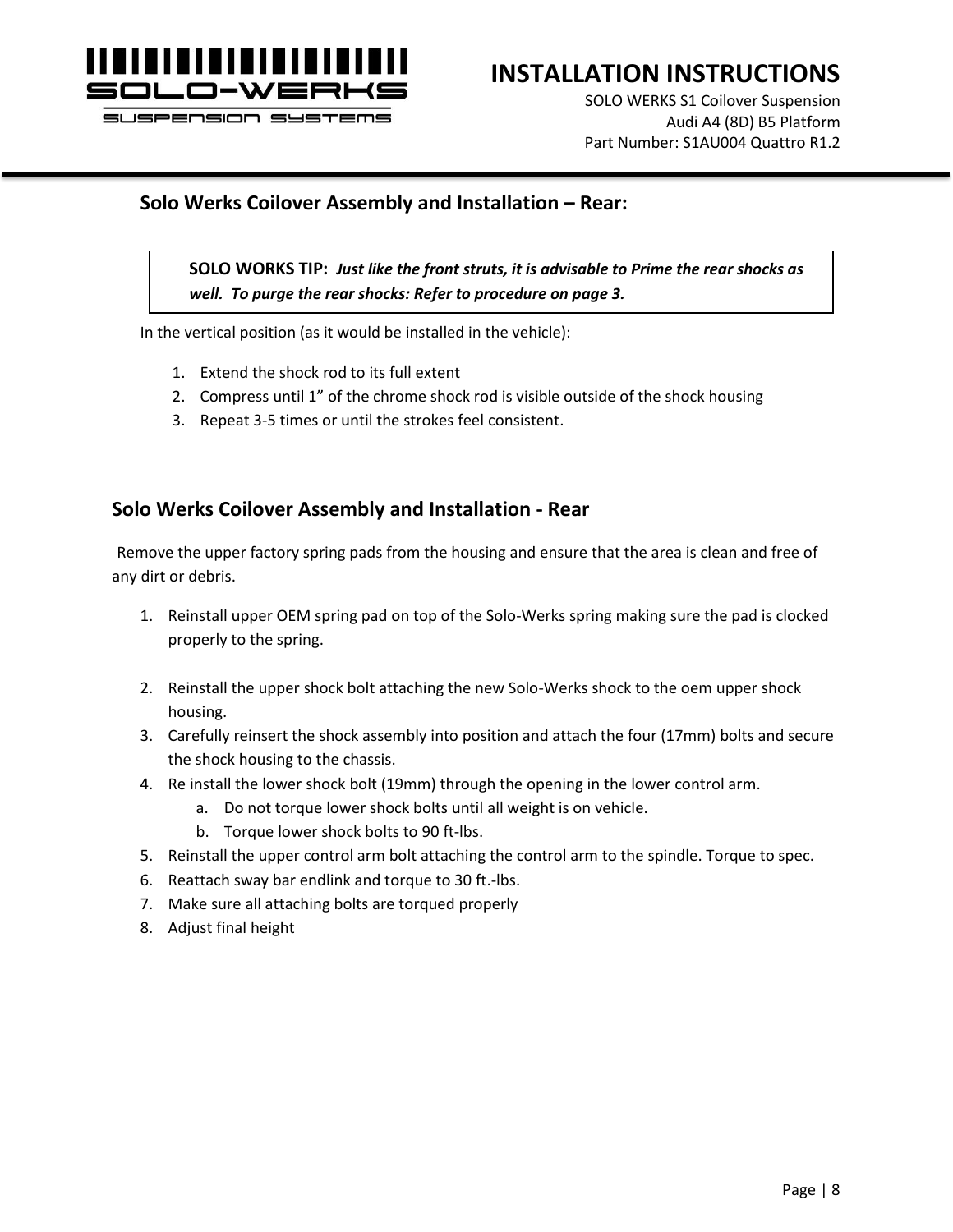

SOLO WERKS S1 Coilover Suspension Audi A4 (8D) B5 Platform Part Number: S1AU004 Quattro R1.2

#### **Solo Werks Coilover Final Details – Heights & Working Ranges**



|                      |       | <b>DESIRED LOWERING</b> |       |              |              |
|----------------------|-------|-------------------------|-------|--------------|--------------|
|                      |       | in mm                   |       | in inch      |              |
| Model                | Year  | <b>Front</b>            | Rear  | <b>Front</b> | Rear         |
|                      |       |                         |       |              |              |
| Audi A4 S4 inc Avant | 96-02 | 40-75                   | 40-75 | $1.5 - 3.0"$ | $1.5 - 3.0"$ |

| <b>Front Measurement</b> |       |     |                                                                             |     |       |  |  |
|--------------------------|-------|-----|-----------------------------------------------------------------------------|-----|-------|--|--|
|                          |       |     | Max low mm   Max low Inch   Max high mm   Max High Inch   OEM mm   OEM Inch |     |       |  |  |
|                          |       |     |                                                                             |     |       |  |  |
| 320                      | 12.5" | 360 | 14.25"                                                                      | 395 | 15.5" |  |  |

| <b>Rear Measurement</b> |        |     |                                                                   |     |       |  |  |
|-------------------------|--------|-----|-------------------------------------------------------------------|-----|-------|--|--|
|                         |        |     | Max low mm Max low Inch Max high mm Max High Inch OEM mm OEM Inch |     |       |  |  |
|                         |        |     |                                                                   |     |       |  |  |
| 320                     | 12 1/2 | 360 | 14.25"                                                            | 395 | 15.5" |  |  |

- These measurements are in place to allow both front and rear dampers to operate properly and allow for ample shock travel.
- All measurements will be referenced from "center of wheel hub to bottom lip of fender" (see example figure "a")
- Using this system outside of this range can cause premature failure and is cause to void your manufacturer specified warranty.
- Helper springs are intended to keep preload on the main spring under full suspension extension, do not remove!